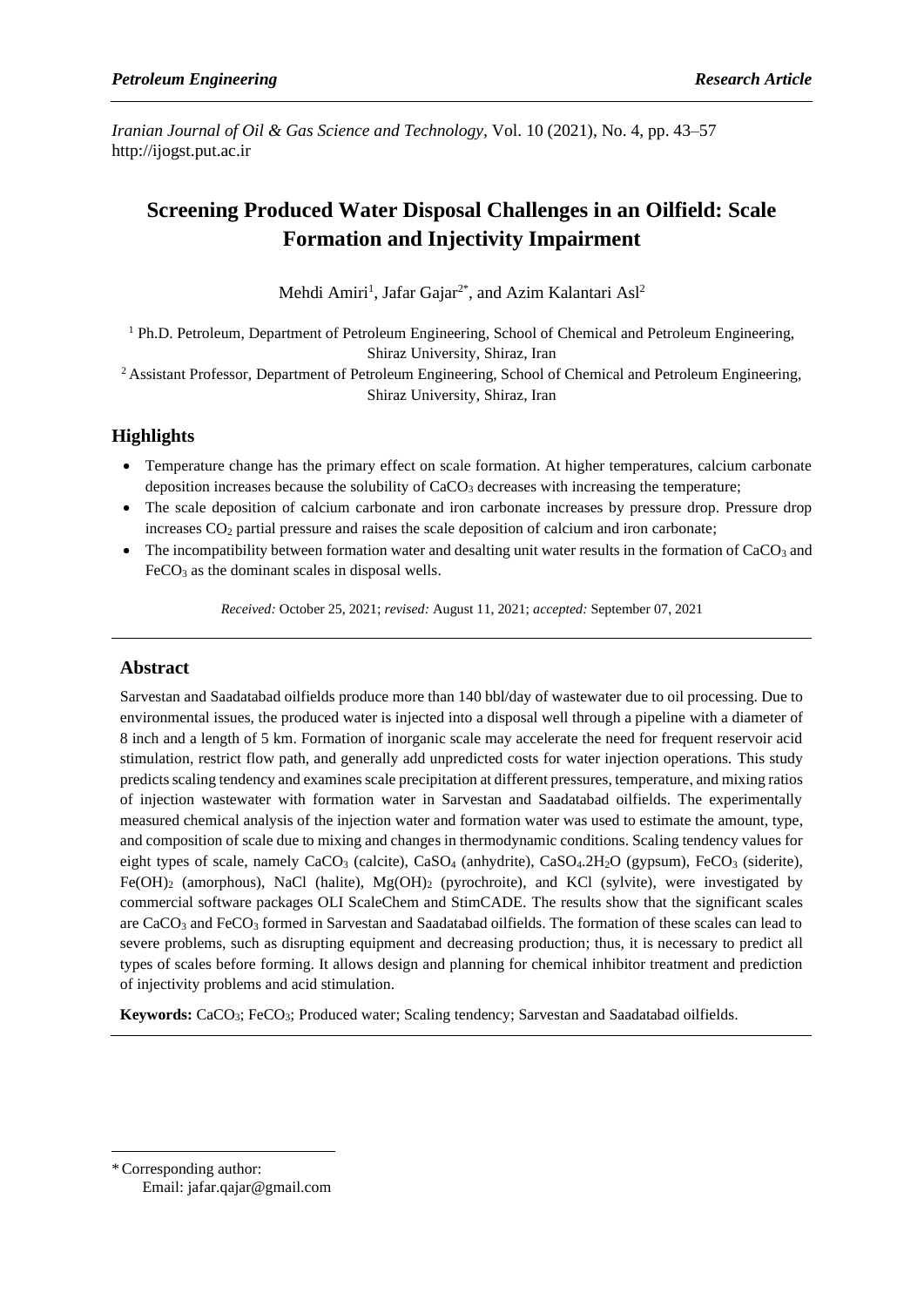#### **How to cite this article**

*Amiri M., Gajar J., Kalantari Asl A., Screening Produced Water Disposal Challenges in an Oilfield: Scale Formation and Injectivity Impairment, Iran J. Oil Gas Sci. Technol., Vol. 10, No. 4, pp. 43–57, 2021* . *DOI: [http://dx.doi.org/10.22050/ijogst.2022.221240.1539,](https://dx.doi.org/10.22050/ijogst.2021.265594.1578) This is an Open Access article under [Creative Commons](http://creativecommons.org/licenses/by/4.0/)  [Attribution 4.0 International License.](http://creativecommons.org/licenses/by/4.0/) (creativecommons.org/licenses/by/4.0) /*

# **1. Introduction**

Due to the high volume of produced water from oil and gas reservoirs and subsequent environmental effects of such waters, it is required to dispose of and inject this water into underground formations. Produced water generally contains hazardous materials such as oil droplets and chemicals that require safe treatment and disposal. Here, dispersed oil, aromatic hydrocarbons, alkylphenols (AP), heavy metals, and naturally occurring radioactive material (NORM) are of particular environmental concern (Bakke et al., 2013). In addition, the composition of the produced water varies during reservoir life and needs careful monitoring for possible challenges. Underground porous formations are good candidates that have been widely used for the reinjection of producer water. Both underground aquifers and oil and gas reservoirs have been used for produced water reinjection and disposal (Tale et al., 2020).

One of the main challenges of these operations is increasing the probability of scale formation due to the change of the thermodynamic equilibrium of the reservoir water because of its chemical and physical incompatibility with that of injected water. The formation of these scales restricts the flow of fluid in the porous environment of the reservoir and the plant and ultimately reduces the oil production rate in the well. In addition, the transfer and accumulation of these scales in the surface and under the subsurface facilities corrode these facilities and damage production and injection well (Kalantariasl et al., 2019).

Scale is often defined as the precipitation from aqueous solution with inorganic sediments, and scale deposition is one of the most problematic issues in different stages of oil field productions (Shabani et al., 2019; Ghasemian et al., 2019; Abouie et al., 2019; Shabani et al., 2019; ShahzadKamal et al., 2018). Examples are water injection for pressure maintenance or enhanced oil recovery; oil production, gathering, and transportation; warming treatment; demulsification; crude oil dehydration and desalting; and produced water disposal in water disposal wells. Meanwhile, the scale appears on the downhole tools, oil well casing, oil pipelines, and other production equipment (Hussein et al., 2017; Luo et al., 2015).

Very complicated factors are involved in the formation of scales. Scale formation can be summarized in three steps (Jack and Donald, 1976):

- 1) Super-saturation of solution;
- 2) Nuclear gathering;
- 3) Crystal growth.

Settling of scale is a complex phenomenon of crystallization. The formation speed of the first layer and the growth of subsequent layers depend on many interactions, including nuclear accumulation, molecular penetration, chemical reactions, and molecular arrangement of the crystal lattice network .

Most mineral deposits have a reversible solubility, that is, their solubility decreases with increasing temperature. Thus, when the supersaturation solution is in contact with the heat transfer surfaces, solids start to settle down because of their low solubility. When the supersaturation and nuclear accumulation are started, the conditions are desirable for crystal growth and ideal for scale formation. Compounds that dissolve in water (calcium carbonate and calcium sulfate) may be deposited with changes in conditions such as pressure drop, temperature variations, flow changes, incompatibility, contamination,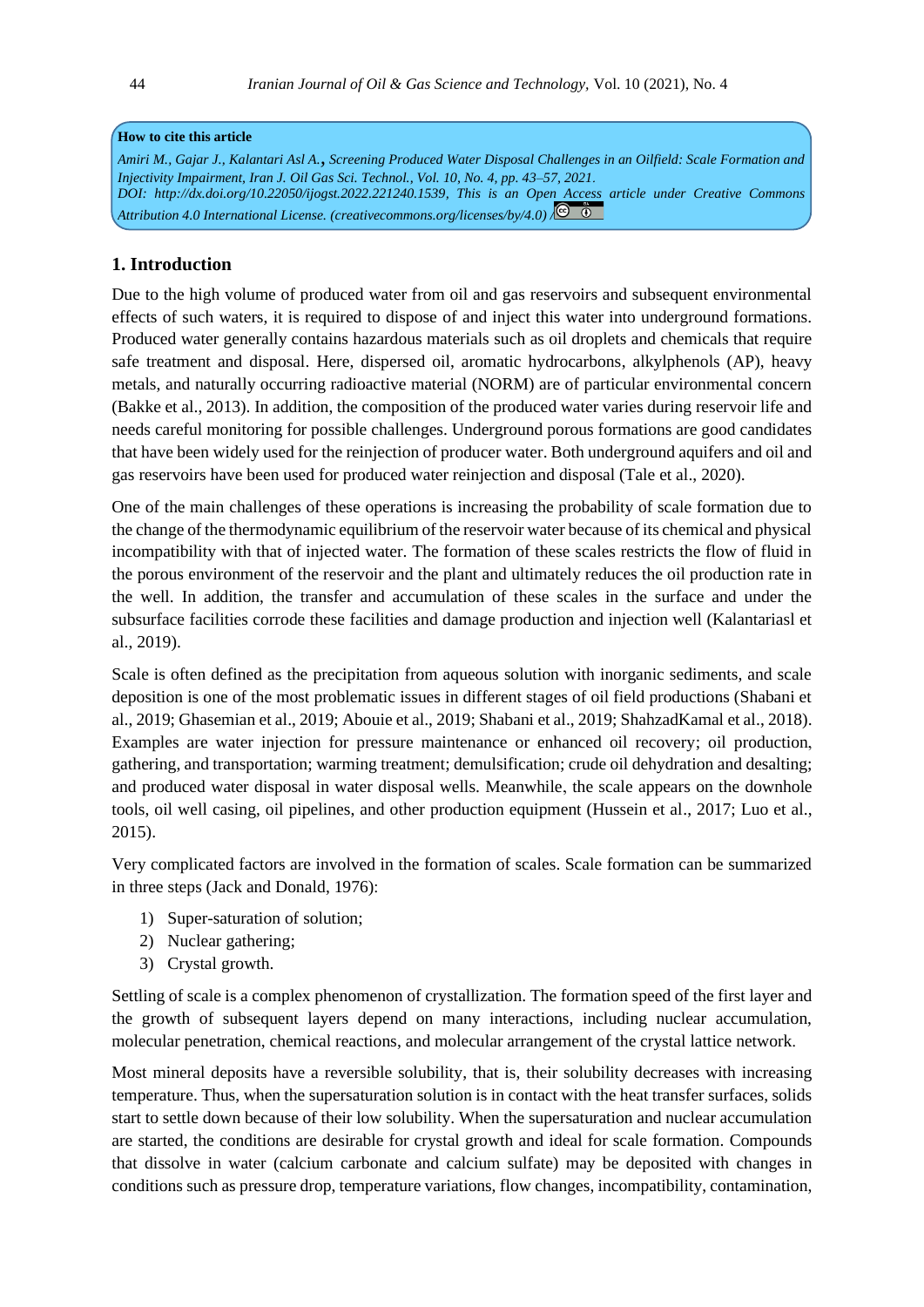and pH (Jack and Donald, 1976). It is worth mentioning that the solubility of a given solute in a given solvent usually depends on temperature. Many salts show an increase in solubility with temperature. Some slats become less soluble in water as the temperature rises. This temperature dependence is sometimes referred to as retrograde or inverse solubility and exists when a salt's dissolution is exothermic, which can be explained according to Le Chatelier's principle: extra heat causes the equilibrium for an exothermic process to shift toward the reactants.

The most important factors controlling the first and second steps are time, temperature, pressure, pH, environmental factors, and particle size. The critical factors controlling the third step are the fluid flow rate, temperature, water composition, molecular and atomic arrangement, molecular penetration, energy activation, and molecular network building compatibility (Jack and Donald, 1976).

The critical requirements for scale settling are presented in Figure 1.



### **Figure 1**

The primary factors affecting the scale formation.

#### **2. Solubility and supersaturation conditions**

The main reason for the settling of scale is the supersaturation of the solution. A scale will be formed if the soluble material in the solution increases its solubility (called secondary factors). These secondary factors are the pressure variations, temperature variations, change in pH, fluid flow speed variation, and mixing of two incompatible types of water (Jack and Donald, 1976).

## **2.1. Nuclear gathering**

Although changes in temperature and pressure can cause scale formation, gas exhaust, pH changes, or mixing of incompatible waters, many supersaturated water samples, which tend to form scale, do not always deposit. A possible reason is that scale precipitation needs attractive intermolecular forces for accumulation and further growth. In many cases, the conditions are against attraction and further growth. Here, a difference between scale precipitation and deposition must be considered. The first stage of forming a scale in a saturated solution is forming atomic groups called homogeneous nuclear gatherings. In fact, in this case, the pair of single crystals forming ions in the supersaturated solution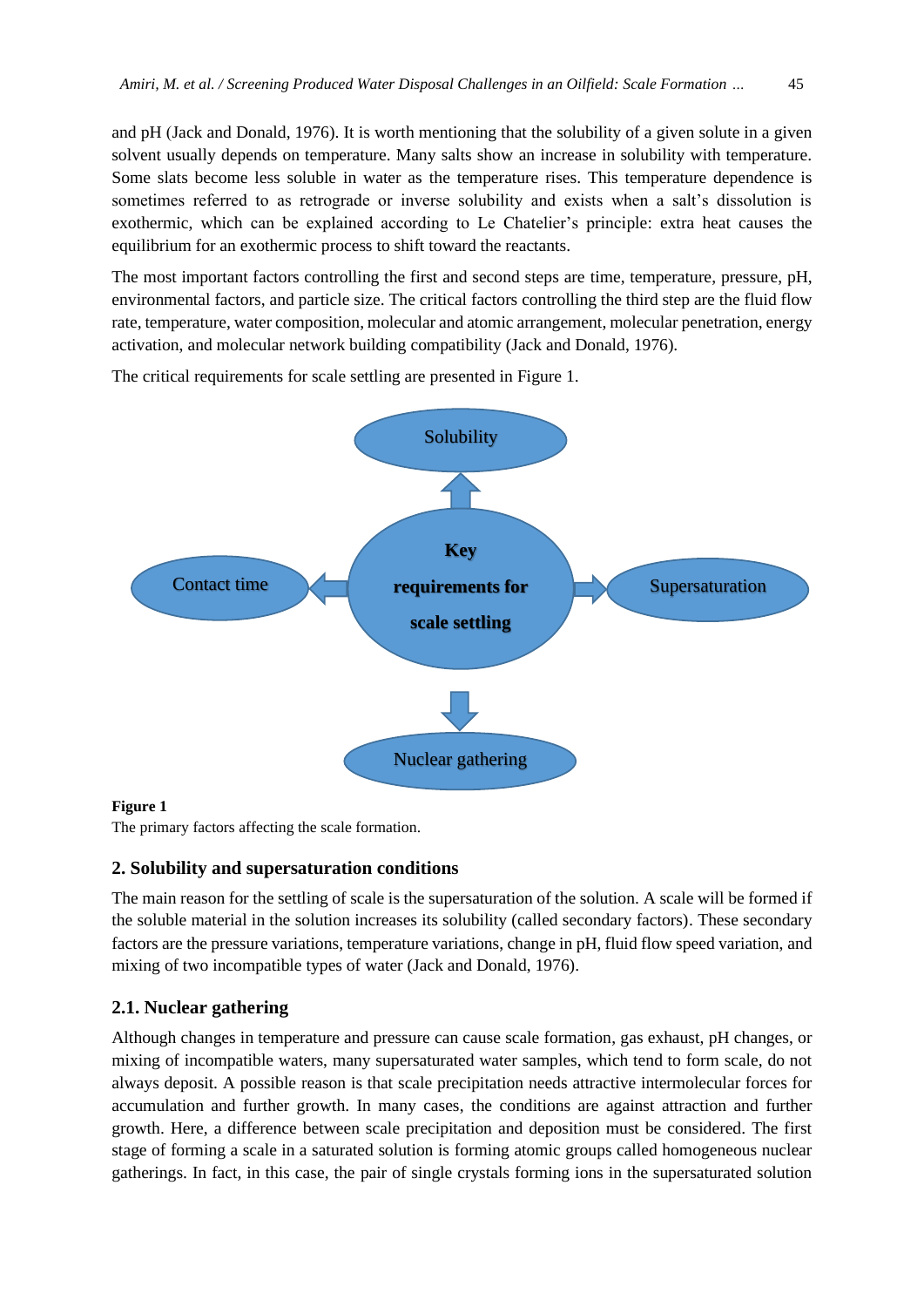causes the growth of the precipitate, and then the grainy crystals formed by the adsorption of the ions grow. Crystals also tend to grow with boundaries with heterogeneous fluid in nuclear accumulation. In a heterogeneous nuclear accumulation, scale deposits on pre-existing surface areas, such as the roughness of the pipe surface, the intermediate pipe lattices, even at connecting points, or the cracks in the extraction pipe and pipelines. Extreme turbulence can also accelerate scale formation. Therefore, scale accumulation can occur at boiling point pressure, which explains the rapid scale formation in the underground well completion facilities. Chemical inhibitors are used to prevent the phenomena of nuclear accumulation. These inhibitors interfere with the nuclei created, disrupt the growth stages of scale formation, and slow down the rate of growth to zero (Jack and Donald 1976; Crabtree et al., 1999).

# **2.2. Contact time**

The solution and the nuclear accumulation points should have a proper contact time to form scale after the supersaturation conditions and form a nuclear gathering. Usually, a longer contact time with the solution causes more scales to form. This time depending on the degree of supersaturation, scales, type and number of accumulation points, temperature, pressure, turbulence, and other environmental factors varies from several seconds to several years (Moghadasi et al., 2003). However, minimizing contact time may reduce scale deposition by higher velocity. In addition, the modification of surface, if possible, can be a practical method since reducing contact time may not be applicable in many cases.

Table 1 lists a typical analysis of scales found in the Iranian offshore and onshore oilfields.

| The typical scales in Iranian oilfields (Amiri and Moghadasi, 2013). |                  |                    |  |
|----------------------------------------------------------------------|------------------|--------------------|--|
| Area                                                                 | <b>Formation</b> | <b>Major</b> scale |  |
| The Persian Gulf (Siri-C)                                            | Mishrif          | SrSO <sub>4</sub>  |  |
| The Persian Gulf (Siri-D)                                            | Mishrif          | SrSO <sub>4</sub>  |  |
| The Persian Gulf (Siri-E)                                            | Mishrif          | FeCO <sub>3</sub>  |  |
| The Persian Gulf (Nosrat)                                            | Mishrif          | SrSO <sub>4</sub>  |  |
| Onshore field (Ahwaz)                                                | Bangestan        | CaCO <sub>3</sub>  |  |
| Onshore field (Aghajari)                                             | Bangestan        | CaCO <sub>3</sub>  |  |
| Onshore field (Haftkel)                                              | Asmari           | FeCO <sub>3</sub>  |  |
| Onshore field (Cheshmeh-Khosh)                                       | Asmari           | FeCO <sub>3</sub>  |  |
| Onshore field (Sarvestan and Saadatabad)                             | Sarvak           | CaCO <sub>3</sub>  |  |

**Table 1**

Calcium carbonate (calcite) and iron carbonate (siderite) are often found in Sarvestan and Saadatabad oilfields. However, calcite is most stable in oilfield conditions, so it is the most common form of calcium carbonate encountered in the disposal wells and surface facilities (Amiri and Moghadasi, 2012). The deposition of the CaCO<sub>3</sub> scale is obtained from the calcium carbonate deposition according to the following equation:

$$
Ca^{2+} + 2HCO_3^- \rightarrow CaCO_3(S) + H_2O + CO_2(g)
$$
 (1)

The calcium carbonate scale can also be formed by the combination of calcium and bicarbonate ions, and this reaction is the most crucial factor in calcium carbonate scale deposition in oilfield operations (Moghadasi et al., 2004).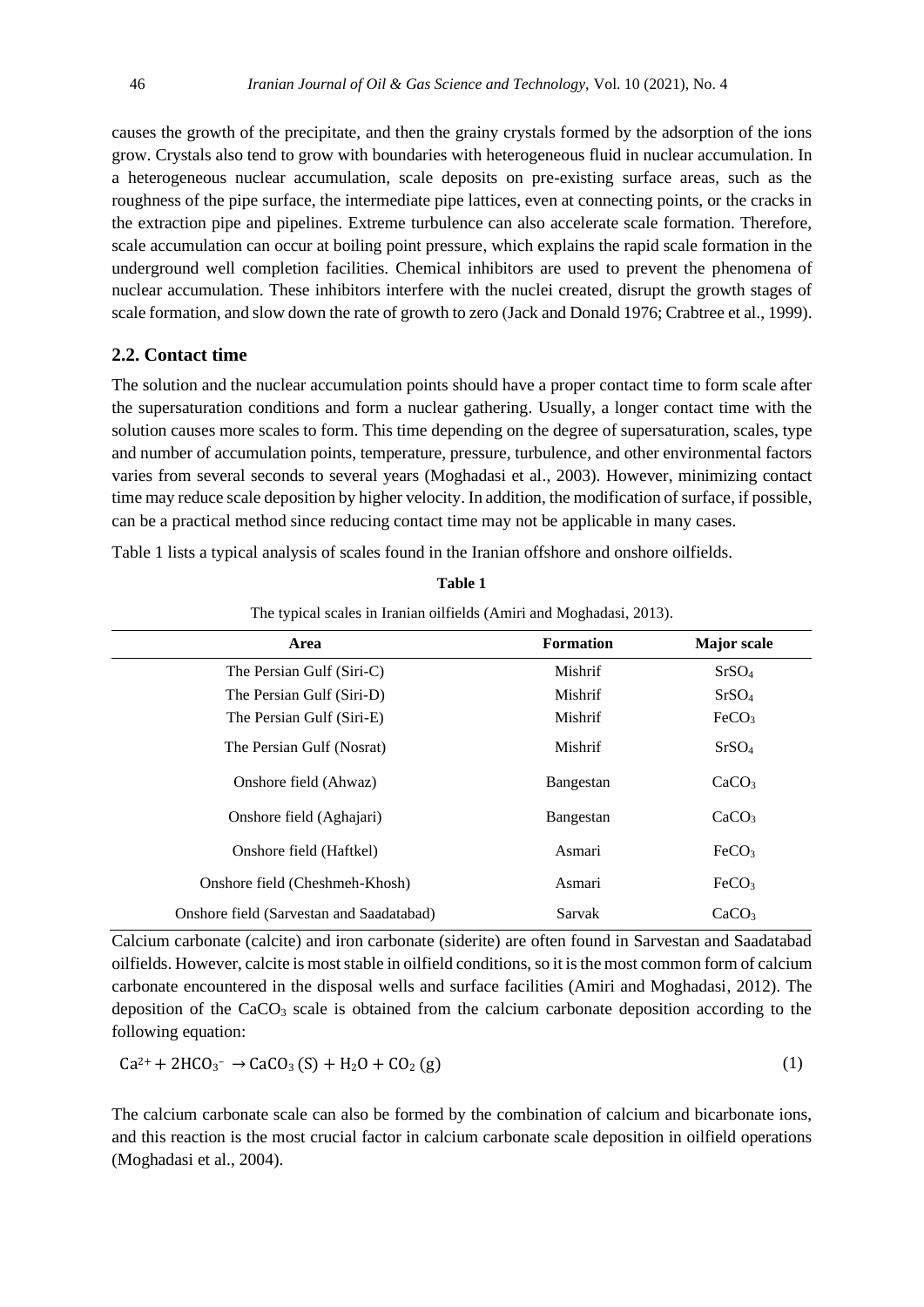Iron carbonate (FeCO<sub>3</sub>) is one of the main corrosion products in the  $CO<sub>2</sub>$  corrosion process. If the concentration of the product of ferrous ion ( $Fe^{2+}$ ) and carbonate ion ( $CO<sub>3</sub><sup>2</sup>$ ) exceeds the solid solubility according to the reaction, solid  $FeCO<sub>3</sub>$  can be formed (Amiri et al., 2013):

$$
Fe^{2+} + CO_3^{2-} \rightarrow FeCO_3 \tag{2}
$$

In this paper, scaling tendency and scale precipitation values for eight types of scales, namely  $CaCO<sub>3</sub>$ (calcite), CaSO<sub>4</sub> (anhydrite), CaSO<sub>4</sub>.2H<sub>2</sub>O (gypsum), FeCO<sub>3</sub> (siderite), Fe(OH)<sub>2</sub> (amorphous), NaCl (halite),  $Mg(OH)$ <sub>2</sub> (pyrochroite), and KCl (sylvite), are investigated by OLIScale CHEM and StimCADE software. As the results show, only CaCO<sub>3</sub> and FeCO<sub>3</sub> scales are formed, and their values are examined by both software packages shown in the results section. Therefore, it is necessary to inject suitable inhibitors in this oil field; otherwise, serious problems will arise for the facility and injection well. It is worth mentioning that other organic scales such as wax and asphaltene are also prevalent in many oilfields, which are not considered in this study.

#### **3. Introducing Sarvestan and Saadatabad oilfields**

The operative area of Sarvestan and Saadatabad is located 120 km southwest of Shiraz and near the city of Sarvestan. The crude oil of this complex is supplied from Sarvestan and Saadatabad oil wells. In this area, the oil output from the Sarvestan wells enters the Sarvestan high-pressure (HP) separator, and the oil output from the Saadatabad wells enters the Saadatabad high-pressure separator. Crude oil of Sarvestan and Saadatabad high-pressure separators passes through the medium-pressure (MP) and lowpressure (LP) separators and then passes through the desalination unit. In the desalination unit, a freshwater stream (washing water) is injected into the oil flow section to dissolve and dilute salts in the oil stream. Then, an electrical field is applied to separate oil and water. The output of this unit is clean oil and salty water. Here, saline water is transferred to a pipeline for disposal into a water disposal well by a pump and pressure of about 500 psia. On average, 140 bbl/day of water is injected into these oilfields, and so far, about 60500 bbl of water have been injected into a water disposal well due to environmental concerns and regulations. Figure 2 shows the location of the Sarvestan and Saadatabad oilfields.



**Figure 2** The location of Sarvestan and Saadatabad oilfields.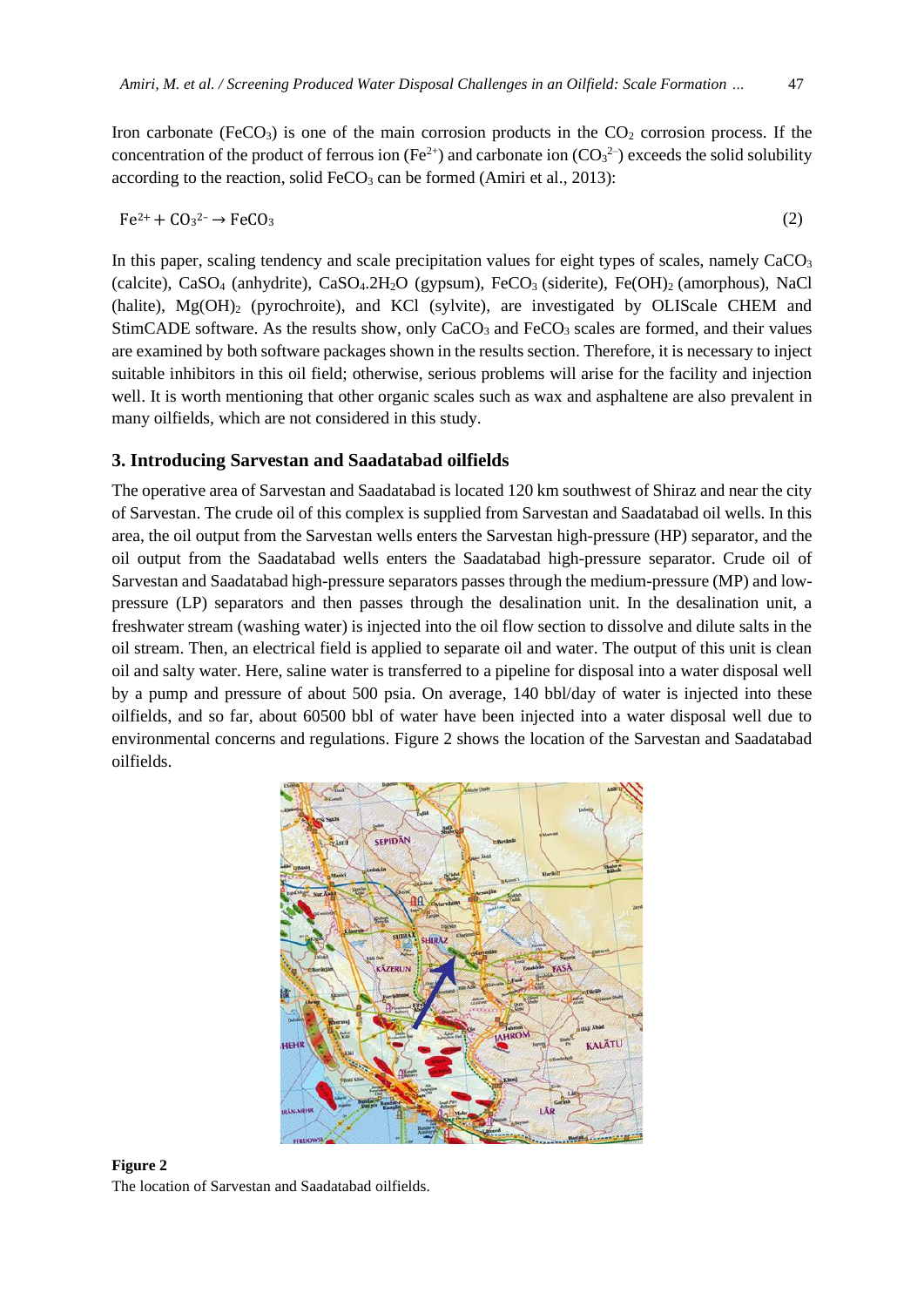## **4. Water analysis**

To obtain an initial scale potential condition, we prepared two samples of produced water of desalting unit and formation water for water composition analysis with the composition listed in Table 2.

| Ions (mg/l)                  | <b>Formation water</b>   | <b>Desalting unit</b>    |
|------------------------------|--------------------------|--------------------------|
| $Cl^-$                       | 119650                   | 10813                    |
| $SO_4^{-2}$                  | 330                      | 30                       |
| HCO <sub>3</sub>             | 970                      | 488                      |
| $Mg^{+2}$                    | 3300                     | 207                      |
| $\mathrm{Ca}^{+2}$           | 6135                     | 477                      |
| $\mathrm{Na}^+$              | 64741                    | 6264                     |
| $\mathbf{K}^+$               | 64741                    | 6264                     |
| $\mathbf{B} \mathbf{a}^{+2}$ | $\overline{\phantom{a}}$ | $\overline{\phantom{a}}$ |
| $\rm Fe^{+2}$                | 65                       | 0.46                     |
| $Sr^{+2}$                    | $\overline{\phantom{a}}$ | $\overline{\phantom{a}}$ |
| $Li+$                        |                          |                          |
| <b>TDS</b>                   | 259932                   | 24543.46                 |
| pH                           | 7.65                     | 6.5                      |
| CO <sub>2</sub>              | $\overline{\phantom{a}}$ |                          |
| $H_2S$                       |                          |                          |
| SG                           | 1.085                    | 1.015                    |
| Conductivity (µs/cm)         | 386000                   | 26000                    |
| Flow rate (bbl/day)          | $\qquad \qquad -$        | 140                      |

**Table 2**

Water analysis of the desalting unit and formation water from Sarvestan and Saadatabad oilfields.

### **5. Scaling tendency prediction**

The scaling tendency is defined as the ratio of the activity product of an equilibrium equation to the solubility product for the same equation. We define the activity product as *Q*, so we have:

$$
Scale Tendercy (ST) = Q/K_{SP}
$$
\n
$$
(3)
$$

As an example, consider the equilibrium for calcite solubility. The equilibrium expression for CaCO<sub>3</sub> is given by:

CaCO<sub>3</sub>  $\longleftrightarrow$  Ca<sup>2+</sup> + CO<sub>3</sub><sup>2-</sup>  $2^2$  (4)

The activity product, *Q*, is defined as:

$$
Q = (a_{\mathit{Ca}}^{++}) (a_{\mathit{CO3}}^{--}) \tag{5}
$$

where  $a_i$  is the activity of the species.

$$
a_i = \gamma_i \times m_i \tag{6}
$$

where, γ<sup>i</sup> is the activity coefficient for species *i*, and *m<sup>i</sup>* indicates the molal concentration.

The solubility product, *Ksp*, is a thermodynamic quantity and is a function of temperature and pressure although, in most cases, the pressure functionality for solids can be ignored. OLI ScaleChem and StimCADE software have stored the  $K_{sp}$  for all solids used in the chemistry model. When the ratio  $Q/K_{sp}$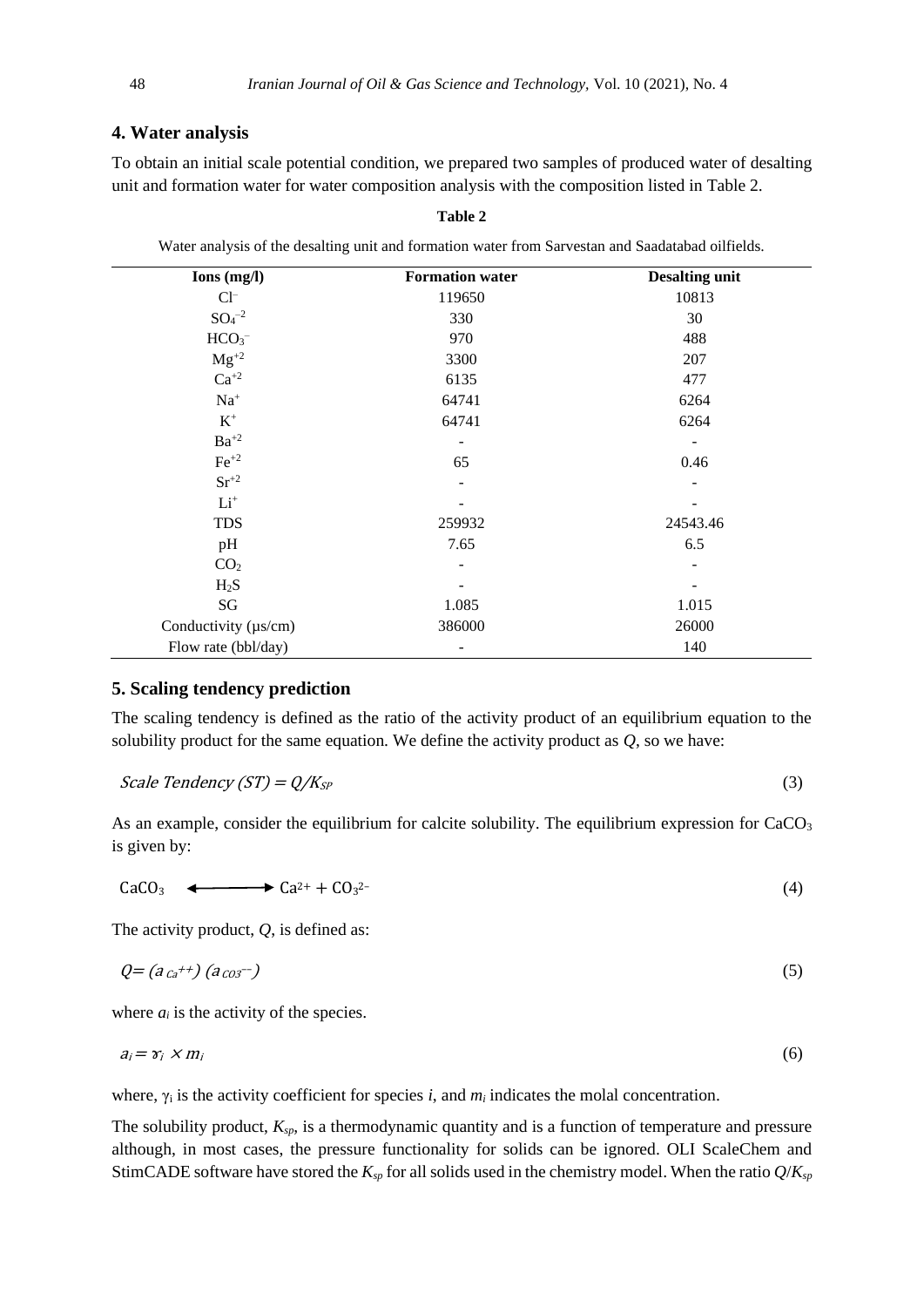is greater than 1.0, the solid forms. When the ratio is lower than 1.0, the solid has a slight tendency to form.

# **6. Results**

### **6.1. Effect of temperature on scaling tendency and scale precipitation**

An increase in the temperature enlarges the thermal energy of the molecules in the equilibrium mixture and the molecular collisions, raising the rate of the reactions. However, the increase in these parameters is not the same, and various experiments show that the increase in temperature raises the rate of endothermic reaction more. Thus, in the new equilibrium, the concentrations of the materials in the equilibrium change.

In this section, we examine the effect of temperature on the formation of different scales at constant pressure. The temperature ranges from 80 to 200 °F at a constant pressure of 500 psia.

The CaCO<sub>3</sub>, CaSO<sub>4</sub>, CaSO<sub>4</sub>.2H<sub>2</sub>O, FeCO<sub>3</sub>, Fe(OH)<sub>2</sub>, NaCl, Mg(OH)<sub>2</sub>, and KCl scaling tendency at different temperatures are shown in Figures 3 and 4.



#### **Figure 3**

The prediction of scaling tendency versus temperature at a pressure of 500 psi by OLI ScaleChem software.



#### **Figure 4**

The prediction of  $CaCO<sub>3</sub>$  scaling tendency versus temperature at a pressure of 500 psi by OLI ScaleChem software.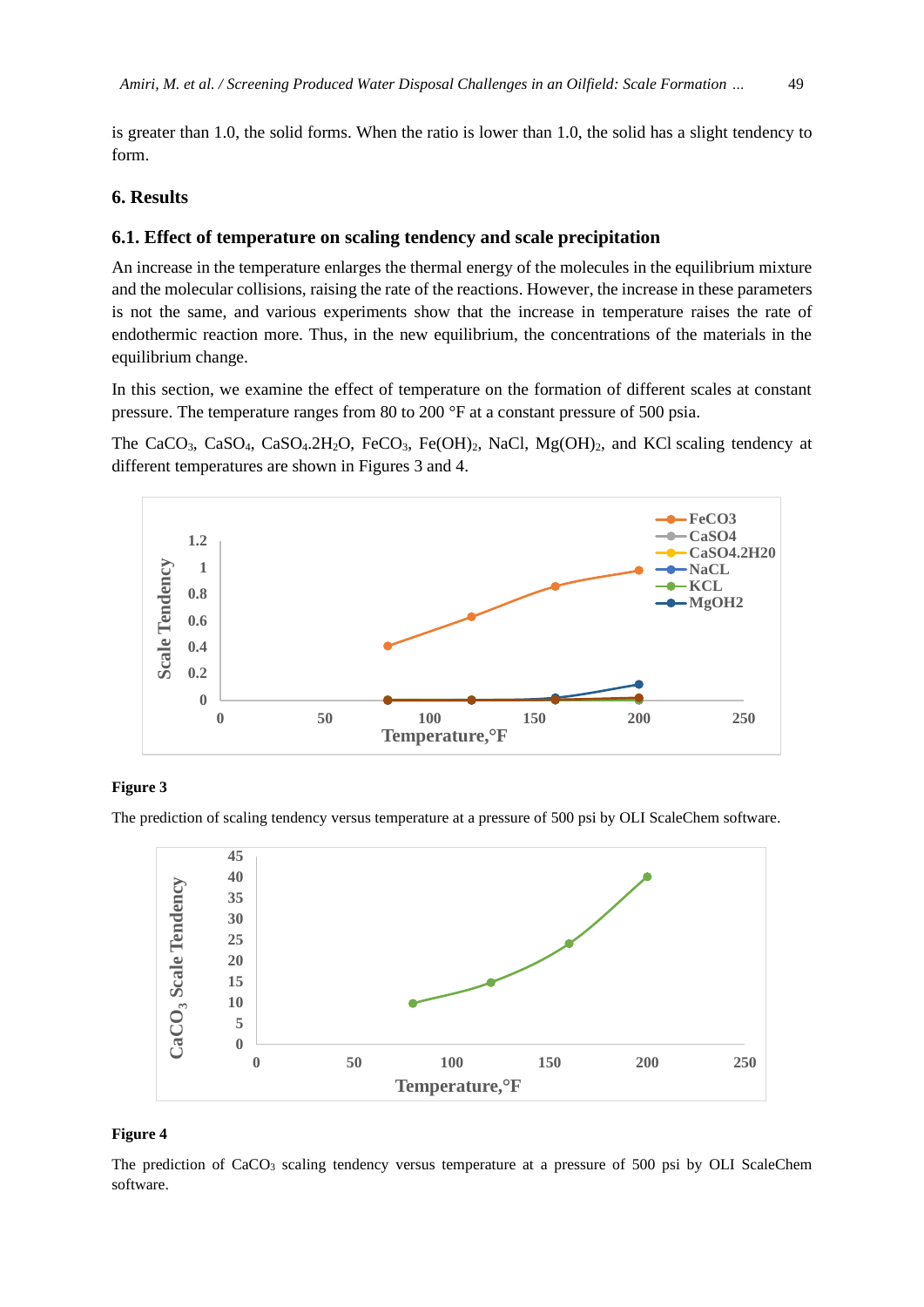As shown in Figure 3, the scaling tendency of FeCO<sub>3</sub>, CaSO<sub>4</sub>, CaSO<sub>4</sub>.2H<sub>2</sub>O, Fe(OH)<sub>2</sub>, NaCl, Mg(OH)<sub>2</sub>, and KCl is lower than 1.0, so these scales cannot be formed. However, the scaling tendency of  $CaCO<sub>3</sub>$ is higher than 1.0, as shown in Figure 4; therefore, this scale can be formed, and the precipitation values of this scale are presented in Table 3 and Figure 5 by OLI ScaleChem and StimCADE software.

|                           |                 | Table 3                                           |                                       |                                   |
|---------------------------|-----------------|---------------------------------------------------|---------------------------------------|-----------------------------------|
|                           |                 | $CaCO3$ scaling tendency and scale precipitation. |                                       |                                   |
|                           |                 | <b>OLI</b> ScaleChem                              | <b>OLI</b> ScaleChem                  | <b>StimCADE</b>                   |
| Temperature $(^{\circ}F)$ | Pressure (psia) | $CaCO3$ solid<br>(mg/L)                           | CaCO <sub>3</sub> scaling<br>tendency | CaCO <sub>3</sub> solid<br>(mg/L) |
| 80                        | 500             | 86.16                                             | 9.85                                  | 91.772                            |
| 120                       | 500             | 130.33                                            | 14.86                                 | 122.254                           |
| 160                       | 500             | 180.54                                            | 24.16                                 | 157.081                           |
| 200                       | 500             | 229.24                                            | 40.21                                 | 191.962                           |



#### **Figure 5**

 $CaCO<sub>3</sub>$  scale precipitation versus temperature at a pressure of 500 psi.

### **6.2. Effect of pressure on scaling tendency and scale precipitation**

Raising the pressure increases the pressure applied to each composition. Increased pressure indicates that more particles enter the liquid. Therefore, raising pressure will increase the degree of solubility.

This section examines the effect of pressure on the formation of different scales at a constant temperature. The pressure ranges from 16 to 5000 psia at a constant temperature of 80 °F.

The CaCO<sub>3</sub>, CaSO<sub>4</sub>, CaSO<sub>4</sub>.2H<sub>2</sub>O, FeCO<sub>3</sub>, Fe(OH)<sub>2</sub>, NaCl, Mg(OH)<sub>2</sub>, and KCl scaling tendency at different pressures are shown in Figures 6 and 7.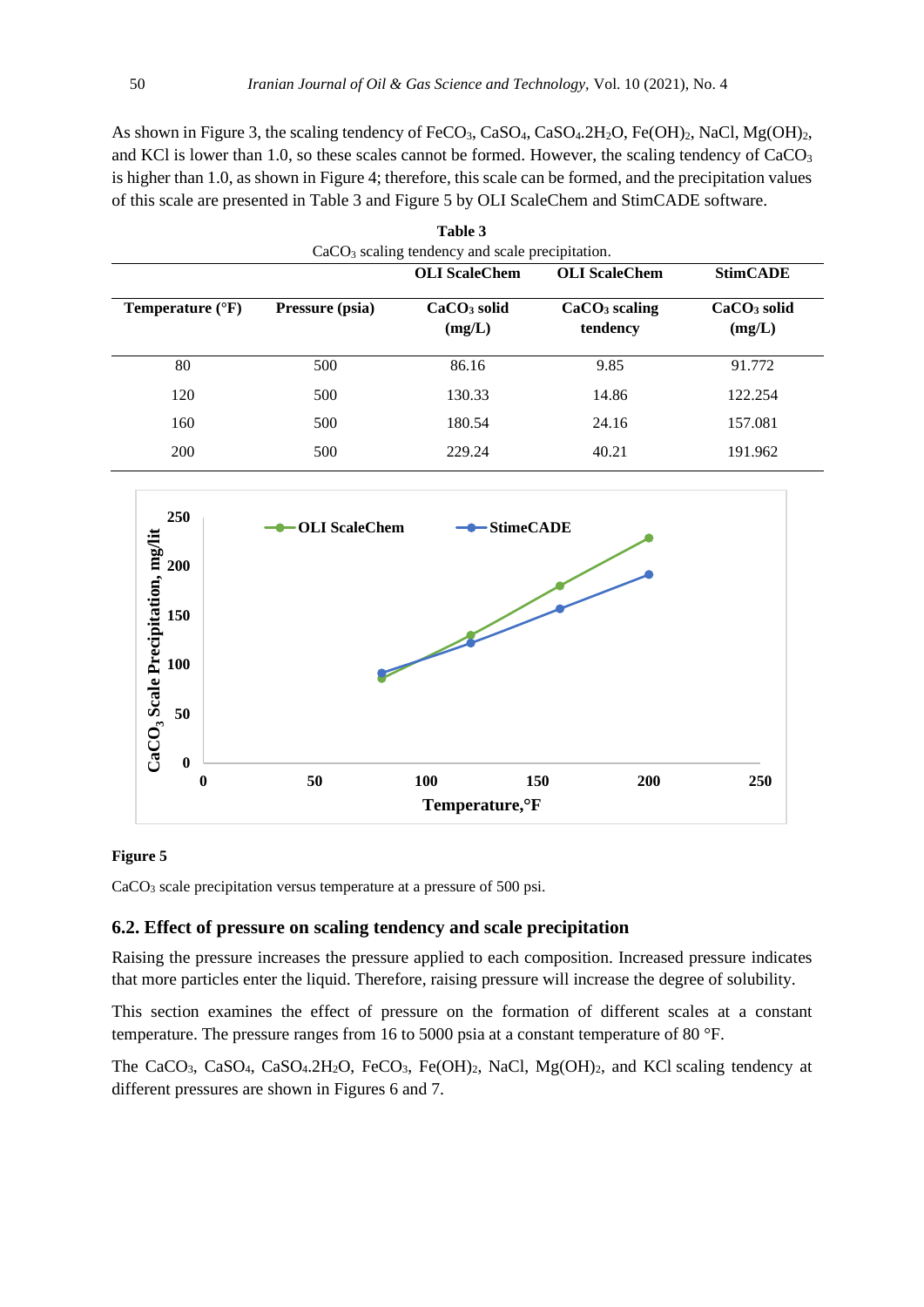

#### **Figure 6**

The prediction of scaling tendency versus pressure at a temperature of 80 °F by OLI ScaleChem software.



#### **Figure 7**

The prediction of CaCO<sub>3</sub> scaling tendency versus pressure at a temperature of 80 °F by OLI ScaleChem software.

As shown in Figure 6, the scaling tendency of FeCO<sub>3</sub>, CaSO<sub>4</sub>, CaSO<sub>4</sub>, 2H<sub>2</sub>O, Fe(OH)<sub>2</sub>, NaCl, Mg(OH)<sub>2</sub>, and KCl is lower than 1.0, so these scales cannot be formed. Nevertheless, the scaling tendency of CaCO<sub>3</sub> is more than 1.0, as shown in Figure 7; therefore, this scale can be formed, and the precipitation values of this scale are presented in Table 4 and Figure 8 by OLI ScaleChem and StimCADE software.

|                 |                                                                  | Table 4                 |                                       |                         |
|-----------------|------------------------------------------------------------------|-------------------------|---------------------------------------|-------------------------|
|                 | $CaCO3$ scale tendency and scale precipitation by OLI ScaleChem. |                         |                                       |                         |
|                 |                                                                  | <b>OLI</b> ScaleChem    | <b>OLI</b> ScaleChem                  | <b>StimCADE</b>         |
| Pressure (psia) | Temperature $(^{\circ}F)$                                        | $CaCO3$ solid<br>(mg/L) | CaCO <sub>3</sub> scaling<br>tendency | $CaCO3$ solid<br>(mg/L) |
| 16.00           | 80                                                               | 89.79                   | 10.57                                 | 91.772                  |
| 1012.80         | 80                                                               | 82.37                   | 8.80                                  | 91.772                  |
| 2009.60         | 80                                                               | 75.21                   | 7.61                                  | 91.772                  |
| 3006.40         | 80                                                               | 68.34                   | 6.59                                  | 91.772                  |
| 4003.20         | 80                                                               | 61.78                   | 5.71                                  | 91.772                  |
| 5000.00         | 80                                                               | 55.55                   | 4.95                                  | 91.772                  |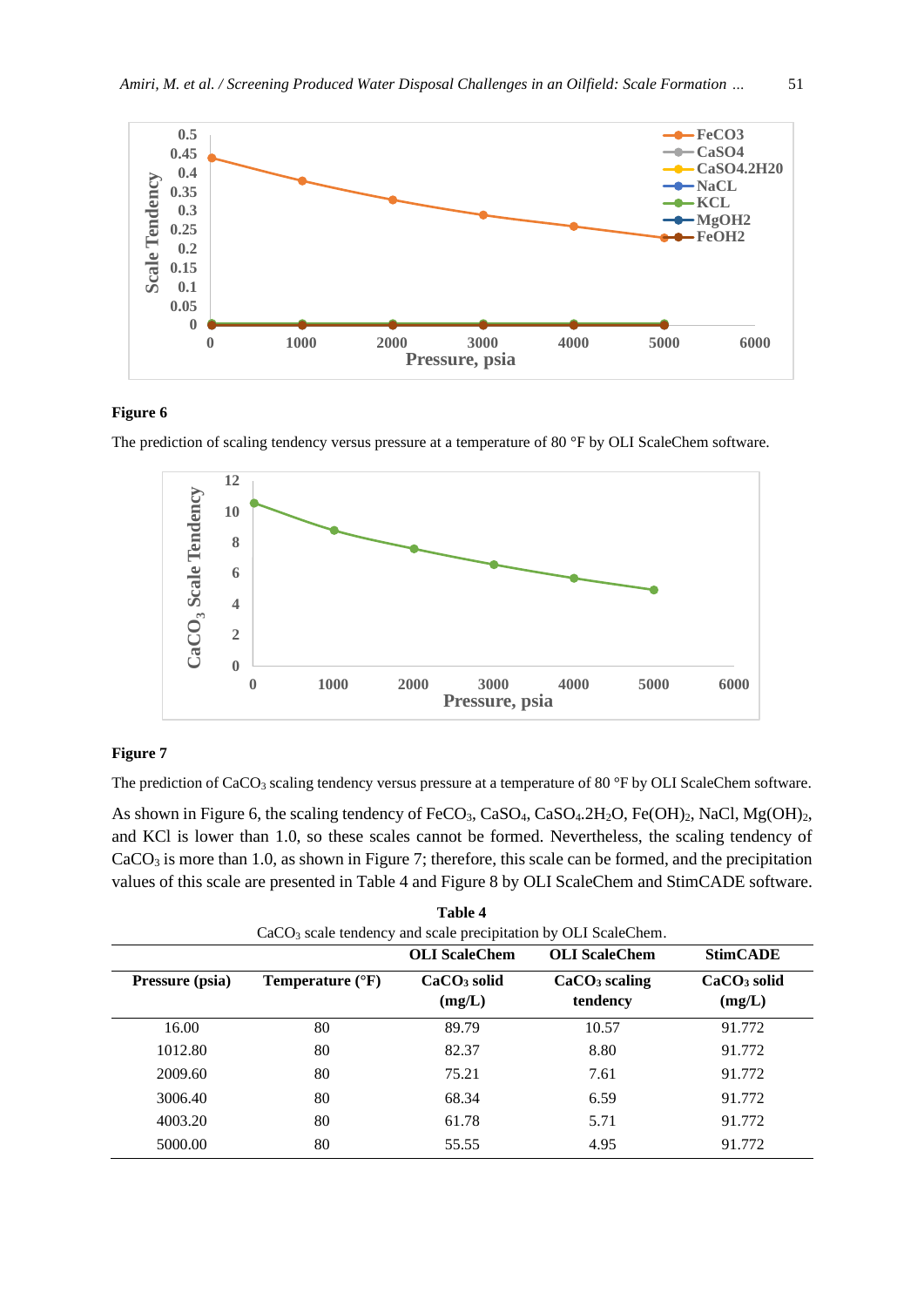

### **Figure 8**

 $CaCO<sub>3</sub>$  scale precipitation versus pressure at a temperature of 80 °F.

## **6.3. Effect of mixing ratio on scaling tendency and scale precipitation**

The effect of the mixing ratio depends on the number of ions in the injected water and formation water. This section examines the effect of the mixing ratio on the formation of different scales in reservoir conditions, that is a pressure of 4563 psia and a temperature of 182 °F.

The CaCO<sub>3</sub>, CaSO<sub>4</sub>, CaSO<sub>4</sub>.2H<sub>2</sub>O, FeCO<sub>3</sub>, Fe(OH)<sub>2</sub>, NaCl, Mg(OH)<sub>2</sub>, and KCl scaling tendency at different mixing ratios are shown in Figures 9 and 10.

As shown in Figure 9, the scaling tendency of CaSO<sub>4</sub>, CaSO<sub>4</sub>.2H<sub>2</sub>O, Fe(OH)<sub>2</sub>, NaCl, Mg(OH)<sub>2</sub>, and KCl is lower than 1.0, so these scales cannot be formed. Nevertheless, the scaling tendency of  $CaCO<sub>3</sub>$ and  $FeCO<sub>3</sub>$  is more than 1.0, as shown in Figure 10; therefore, these scales can be formed, and the precipitation values of these scales are listed in Tables 5 and 6.



#### **Figure 9**

The prediction of scaling tendency versus mixing ratio at a temperature of 182 °F and a pressure of 4563 psia by OLI ScaleChem software.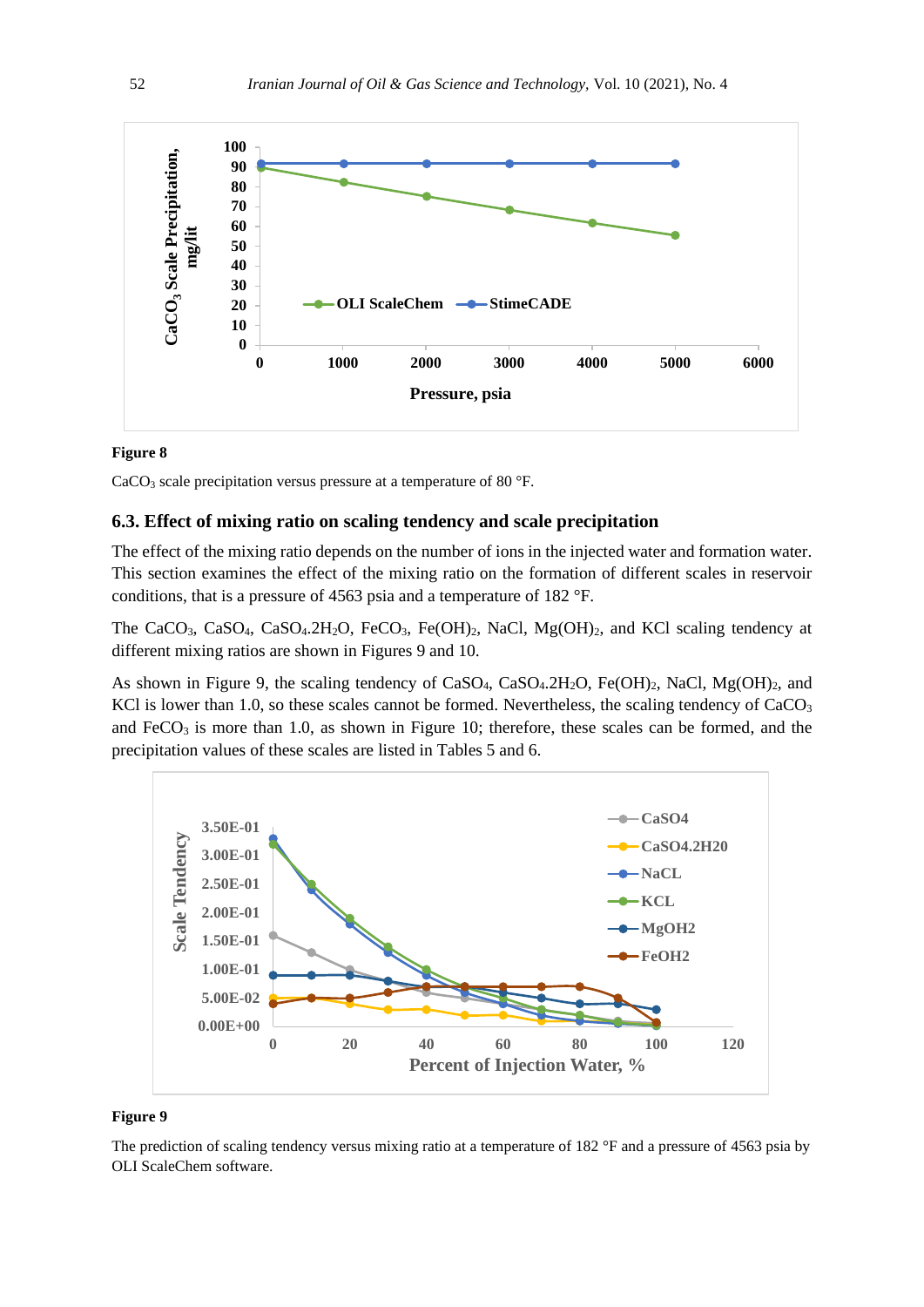

# **Figure 10**

The prediction of scaling tendency versus mixing ratio at a temperature of 182 °F and a pressure of 4563 psia by OLI ScaleChem software.

| $CaCO3$ scaling tendency and scale precipitation. |                                                   |                    |                         |                           |                         |
|---------------------------------------------------|---------------------------------------------------|--------------------|-------------------------|---------------------------|-------------------------|
|                                                   |                                                   |                    | <b>OLI</b>              | <b>OLI</b>                | <b>StimCADE</b>         |
|                                                   |                                                   |                    | <b>ScaleChem</b>        | <b>ScaleChem</b>          |                         |
| Injection                                         | Pressure (psia)                                   | Temperature        | CaCO <sub>3</sub> solid | $CaCO3$ scaling           | CaCO <sub>3</sub> solid |
| water $(\% )$                                     |                                                   | $(^{\circ}F)$      | (mg/L)                  | tendency                  | (mg/L)                  |
| 100                                               | 4563                                              | 182                | 178.34                  | 19.57                     | 176.486                 |
| 90                                                | 4563                                              | 182                | 225.04                  | 24.72                     | 227.328                 |
| 80                                                | 4563                                              | 182                | 258.64                  | 28.53                     | 263.755                 |
| 70                                                | 4563                                              | 182                | 287.82                  | 31.92                     | 295.650                 |
| 60                                                | 4563                                              | 182                | 313.45                  | 34.88                     | 326.080                 |
| 50                                                | 4563                                              | 182                | 334.81                  | 37.16                     | 355.761                 |
| 40                                                | 4563                                              | 182                | 350.71                  | 38.49                     | 385.019                 |
| 30                                                | 4563                                              | 182                | 360.01                  | 38.62                     | 414.025                 |
| 20                                                | 4563                                              | 182                | 361.57                  | 37.47                     | 442.880                 |
| 10                                                | 4563                                              | 182                | 354.65                  | 35.12                     | 471.647                 |
| $\boldsymbol{0}$                                  | 4563                                              | 182                | 338.93                  | 31.79                     | 500.373                 |
|                                                   |                                                   | Table 6            |                         |                           |                         |
|                                                   | $FeCO3$ scaling tendency and scale precipitation. |                    |                         |                           |                         |
|                                                   |                                                   |                    | <b>OLI</b>              | <b>OLI</b>                | <b>StimCADE</b>         |
|                                                   |                                                   |                    | <b>ScaleChem</b>        | <b>ScaleChem</b>          |                         |
| Injection                                         | Pressure (psia)                                   | <b>Temperature</b> | FeCO <sub>3</sub> solid | FeCO <sub>3</sub> scaling | FeCO <sub>3</sub> solid |
| Water $(\% )$                                     |                                                   | $(^{\circ}F)$      | (mg/L)                  | tendency                  | (mg/L)                  |
| 100                                               | 4563                                              | 182                | $\overline{0}$          | 0.83                      | $\boldsymbol{0}$        |
| 90                                                | 4563                                              | 182                | 3.24                    | 8.14                      | $\boldsymbol{0}$        |
| 80                                                | 4563                                              | 182                | 7.85                    | 12.31                     | 6.359                   |

| Table 5                                        |  |
|------------------------------------------------|--|
| $CaCO3$ scaling tendency and scale precipitati |  |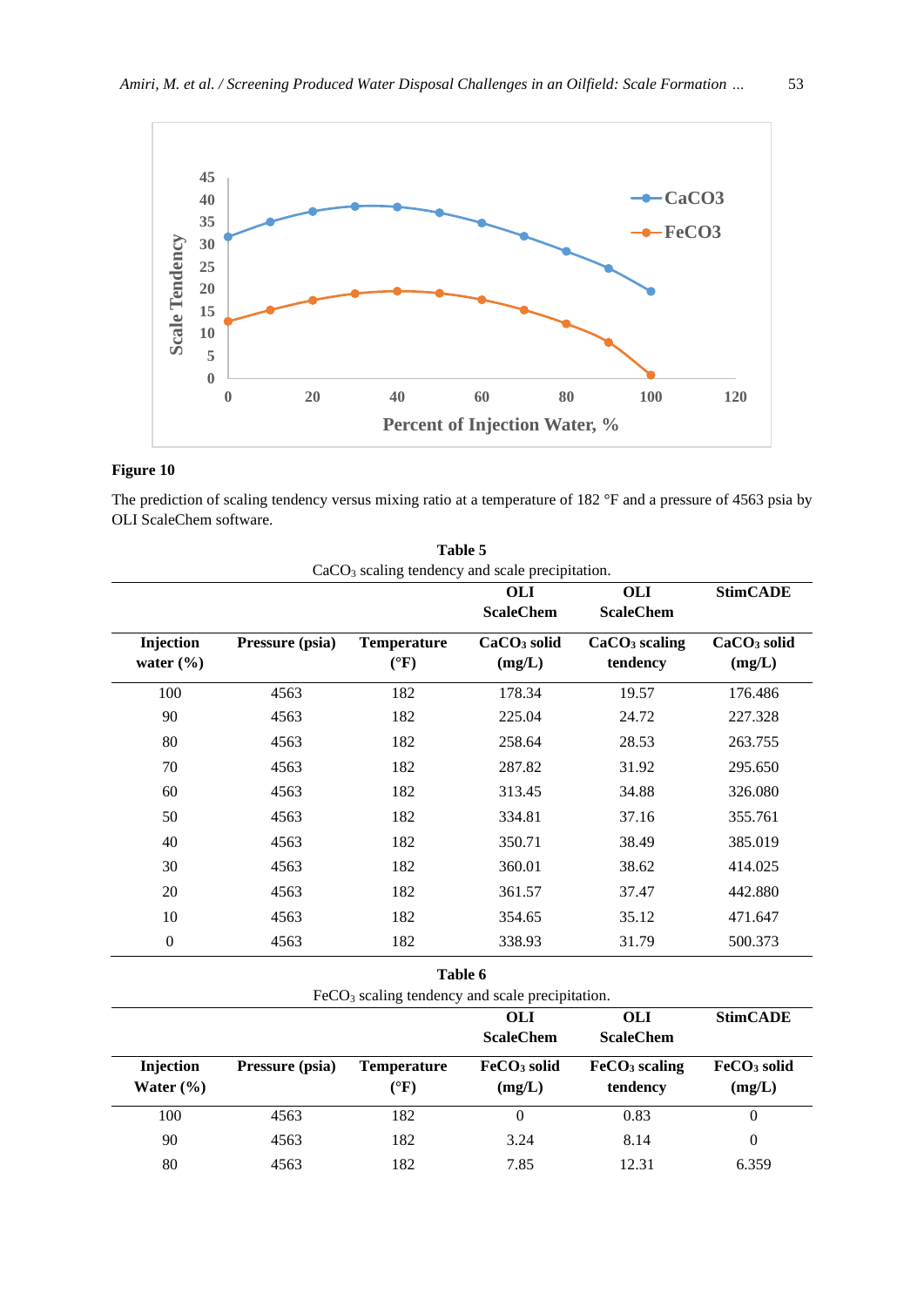|                            |                 |                                       | <b>OLI</b><br><b>ScaleChem</b>    | <b>OLI</b><br><b>ScaleChem</b>        | <b>StimCADE</b>                   |
|----------------------------|-----------------|---------------------------------------|-----------------------------------|---------------------------------------|-----------------------------------|
| Injection<br>Water $(\% )$ | Pressure (psia) | <b>Temperature</b><br>$({}^{\circ}F)$ | FeCO <sub>3</sub> solid<br>(mg/L) | FeCO <sub>3</sub> scaling<br>tendency | FeCO <sub>3</sub> solid<br>(mg/L) |
| 70                         | 4563            | 182                                   | 15.34                             | 15.40                                 | 14.980                            |
| 60                         | 4563            | 182                                   | 24.58                             | 17.70                                 | 23.779                            |
| 50                         | 4563            | 182                                   | 33.45                             | 19.14                                 | 32.692                            |
| 40                         | 4563            | 182                                   | 35.26                             | 19.61                                 | 41.684                            |
| 30                         | 4563            | 182                                   | 32.7                              | 19.05                                 | 50.733                            |
| 20                         | 4563            | 182                                   | 23.65                             | 17.57                                 | 59.825                            |
| 10                         | 4563            | 182                                   | 15.1                              | 15.39                                 | 68.948                            |
| $\overline{0}$             | 4563            | 182                                   | 8.22                              | 12.83                                 | 78.097                            |

Figures 11 and 12 delineate the scale precipitation values of  $CaCO<sub>3</sub>$  and FeCO<sub>3</sub> by OLI ScaleChem and StimCADE software packages respectively.



#### **Figure 11**

CaCO<sub>3</sub> scale precipitation versus the percentage of injection water at a temperature of 182 °F and a pressure of 4563 psia.



### **Figure 12**

FeCO<sub>3</sub> scale precipitation versus the percentage of injection water at a temperature of 182 °F and a pressure of 4563 psia.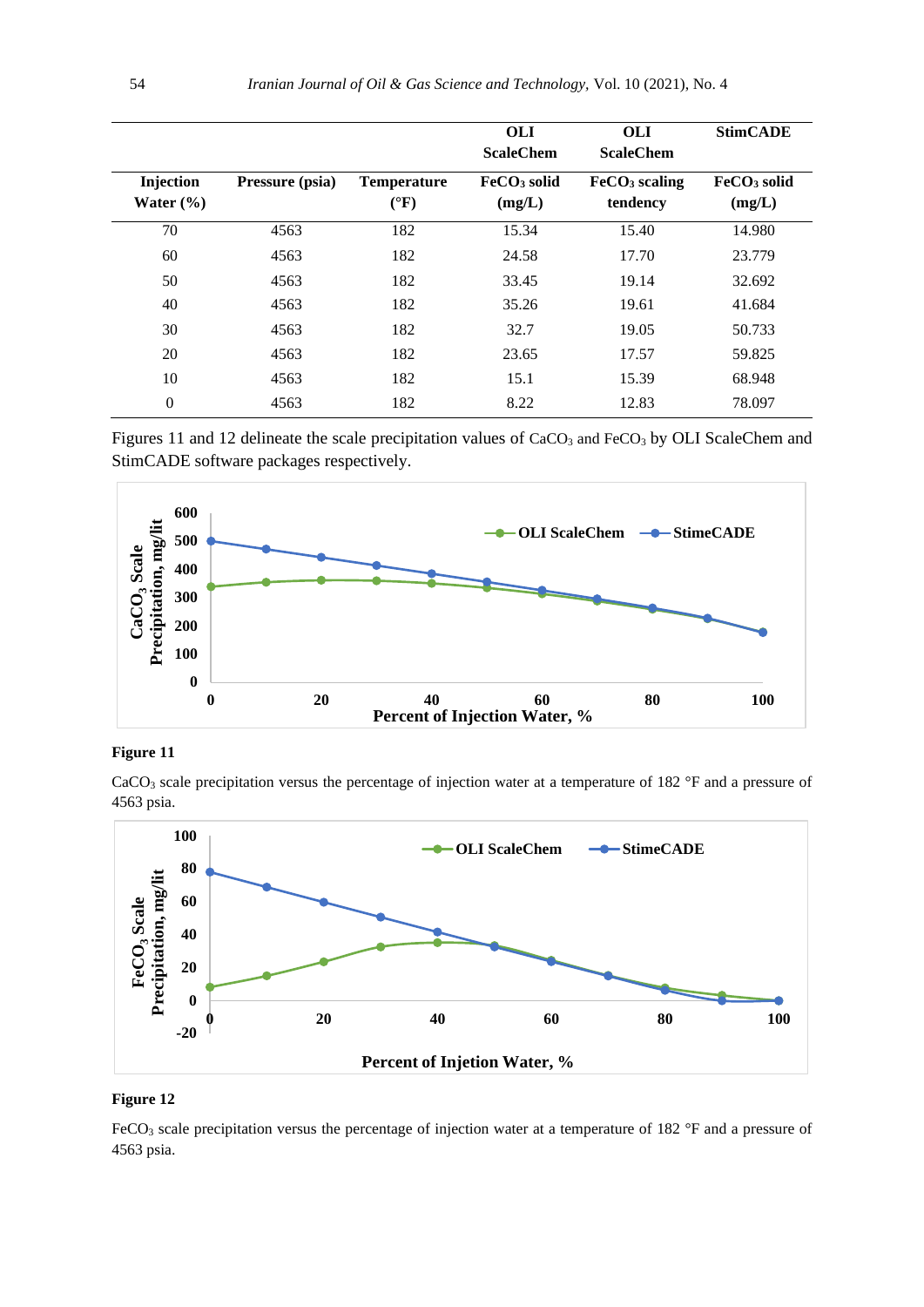## **7. Scale prevention and mitigation**

As mentioned, scale formation is typical in water injection systems such as flow lines, well column, near-wellbore, and production facilities. In the near-wellbore area, scale formation and deposition can cause permeability reduction and injectivity/productivity impairment. Several chemical and nonchemical methods have been proposed and performed in oilfields. The injection of scale inhibitors has been widely used to prevent scale formation in injection and production wells. Mechanical methods have been applied for some hard scales, and acid injection is another solution for acid-soluble scales such as calcium carbonate. Ultrasonic methods have also been proposed for scale removal and mitigation. Applying a suitable method depends on the reservoir and operational conditions and requires careful experimental and field performance analysis.

# **8. Conclusions**

The following main conclusions can be drawn from the findings of this work:

- Laboratory tests and accurate modeling are necessary to predict scale formation in Sarvestan and Saadatabad oilfields injection wells.
- Temperature change has the primary effect on scale formation. At high temperatures, calcium carbonate deposition increases because the solubility of  $CaCO<sub>3</sub>$  declines with increasing temperature.
- The scale deposition of calcium carbonate and iron carbonate increases by pressure drop. Pressure drop raises  $CO<sub>2</sub>$  partial pressure and the scale deposition of calcium and iron carbonate.
- The incompatibility between formation water and desalting unit water forms  $CaCO<sub>3</sub>$  and  $FeCO<sub>3</sub>$  as the dominant scales in a disposal well.
- Frequent water sampling and analysis are recommended to check changes in water composition and estimate scaling risk.

# **Nomenclature**

| $a_i$            | The activity of the species of reaction      |
|------------------|----------------------------------------------|
| $K_{sp}$         | Solubility product, $M^2$                    |
| M                | Molal concentration, mg/lit                  |
| $\boldsymbol{P}$ | Pressure, psi                                |
| $\varrho$        | Activity product                             |
| SG               | Specific gravity                             |
| <b>ST</b>        | Scaling tendency                             |
| T                | Temperature, °F                              |
| <b>TDS</b>       | Total dissolved salts, mg/lit                |
| $\gamma_i$       | Activity coefficient for species of reaction |

# **Conflict of interest statement**

The corresponding author states that there is no conflict of interest on behalf of all authors.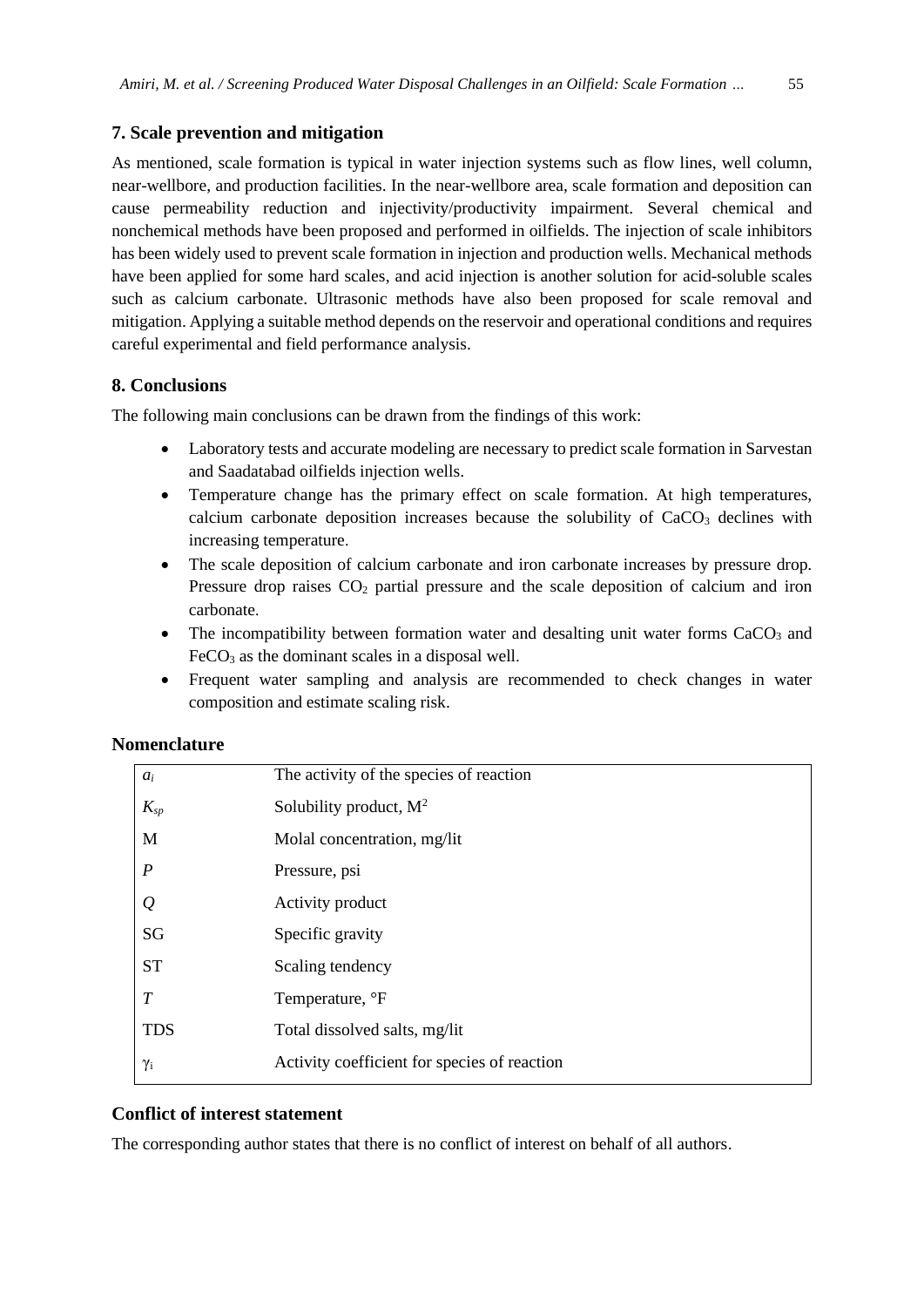#### **References**

- Abouie, A, Sanaei, A., and Sepehrnoori, K., Simulation Study of Scale Management during Hydraulic Fracturing in Unconventional Reservoirs, SPE-193570-MS. SPE International Conference on Oilfield Chemistry, 8–9 April, Galveston, Texas, USA, 2019.
- Amiri, M, Moghadasi, J., Jamialahmadi, M., Prediction of Iron Carbonate Scale Formation in Iranian Oilfields at Different Mixing Ratio of Injection Water with Formation Water, Energy Sources Part A, Vol.35, p.1256–1265, 2013.
- Amiri, M., and Moghadasi, J., The Effect of Temperature on Calcium Carbonate Scale Formation in Iranian Oil Reservoirs Using OLI Scalechem Software, Pet. Sci. Technol., Vol.30, p. 453–466, 2012.
- Amiri, M., and Moghadasi, J., The Effect of Temperature, Pressure, and Mixing Ratio of Injection Water with Formation Water on Barium Sulfate Scale Formation in Siri Oilfield, Energy Sources, Part A: Recovery, Utilization, and Environmental Effects, Vol.35, No.14, p.1316–1327, 2013.
- Bakke, T., Klungsøyr, J., and Sanni, S., Environmental Impacts of Produced Water and Drilling Waste Discharges from The Norwegian Offshore Petroleum Industry, Marine Environmental Research, Vol.92, p.154–169, 2013.
- Cowan, J.C., Donald, J.W., Water-formed Scale Deposits, Gulf Publishing Company, Book Division, 596 P., 1976.
- Crabtree, M., Eslinger, D., Fletcher, P., Miller, M., Johnson, A., Fighting Scale Removal and Prevention Oilfield Review, 1999.
- Ghasemian, J., Riahi, S., Ayatollahi, S., and Mokhtari, R., Effect of Salinity and Ion Type on Formation Damage Due to Inorganic Scale Deposition and Introducing Optimum Salinity, Journal of Petroleum Science and Engineering, Vol. 177, p.270–281, 2019.
- Hussein, B., Ghalib, I. A. R. A., Scaling Simulation Resulting from Mixing Predicted Model between Mishrif Formation Water and Different Waters Injection in Basrah Oil Field, Southern Iraq. Modeling Earth Systems and Environment, Vol. 3,p.1557–1569, 2017.
- [Kalantariasl,](http://energyresources.asmedigitalcollection.asme.org/solr/searchresults.aspx?author=Azim+Kalantariasl&q=Azim+Kalantariasl) A., [Schulze,](http://energyresources.asmedigitalcollection.asme.org/solr/searchresults.aspx?author=Kai+Schulze&q=Kai+Schulze) K., [Storz,](http://energyresources.asmedigitalcollection.asme.org/solr/searchresults.aspx?author=J%c3%b6erg+Storz&q=J%c3%b6erg+Storz) J., [Burmester,](http://energyresources.asmedigitalcollection.asme.org/solr/searchresults.aspx?author=Christian+Burmester&q=Christian+Burmester) C., [Küenckeler,](http://energyresources.asmedigitalcollection.asme.org/solr/searchresults.aspx?author=Soeren+K%c3%bcenckeler&q=Soeren+K%c3%bcenckeler) S., [You,](http://energyresources.asmedigitalcollection.asme.org/solr/searchresults.aspx?author=Zhenjiang+You&q=Zhenjiang+You) Z., [Badalyan,](http://energyresources.asmedigitalcollection.asme.org/solr/searchresults.aspx?author=Alexander+Badalyan&q=Alexander+Badalyan) A., and [Bedrikovetsky,](http://energyresources.asmedigitalcollection.asme.org/solr/searchresults.aspx?author=Pavel+Bedrikovetsky&q=Pavel+Bedrikovetsky) P., Produced Water Re-injection and Disposal in Low Permeable Reservoirs. J. Energy Resour. Technol, Vol.141, No.7, 072905 Paper No: JERT-17-1187, 2019.
- Luo, H., Chen, D., Yang, X., Zhao, X., Feng, H., Li, M., and Wang, J., Synthesis and Performance of A Polymeric Scale Inhibitor for Oilfield Application, J. Pet. Explor. Prod. Technol., Vol.5, p.177– 187, 2015.
- Moghadasi, J., Jamialahmadi, M., Muller-Steinhagen, H., Sharif, A., Formation Damage due to Scale Formation in Porous Media Resulting from Water Injection, Paper No. SPE 86524, SPE International Symposium and Exhibition on Formation Damage Control, Lafayette, LA, p. 1–11, 2004.
- Moghadasi, J., Jamialahmadi, M., Müller-Steinhagen, H., Sharif, A., Ghalambor, A., Izadpanah, M., Motaie, E., Scale Formation in Iranian Oil Reservoir and Production Equipment During Water Injection. In: International Symposium on Oilfield Scale, Society of Petroleum Engineers, 2003.